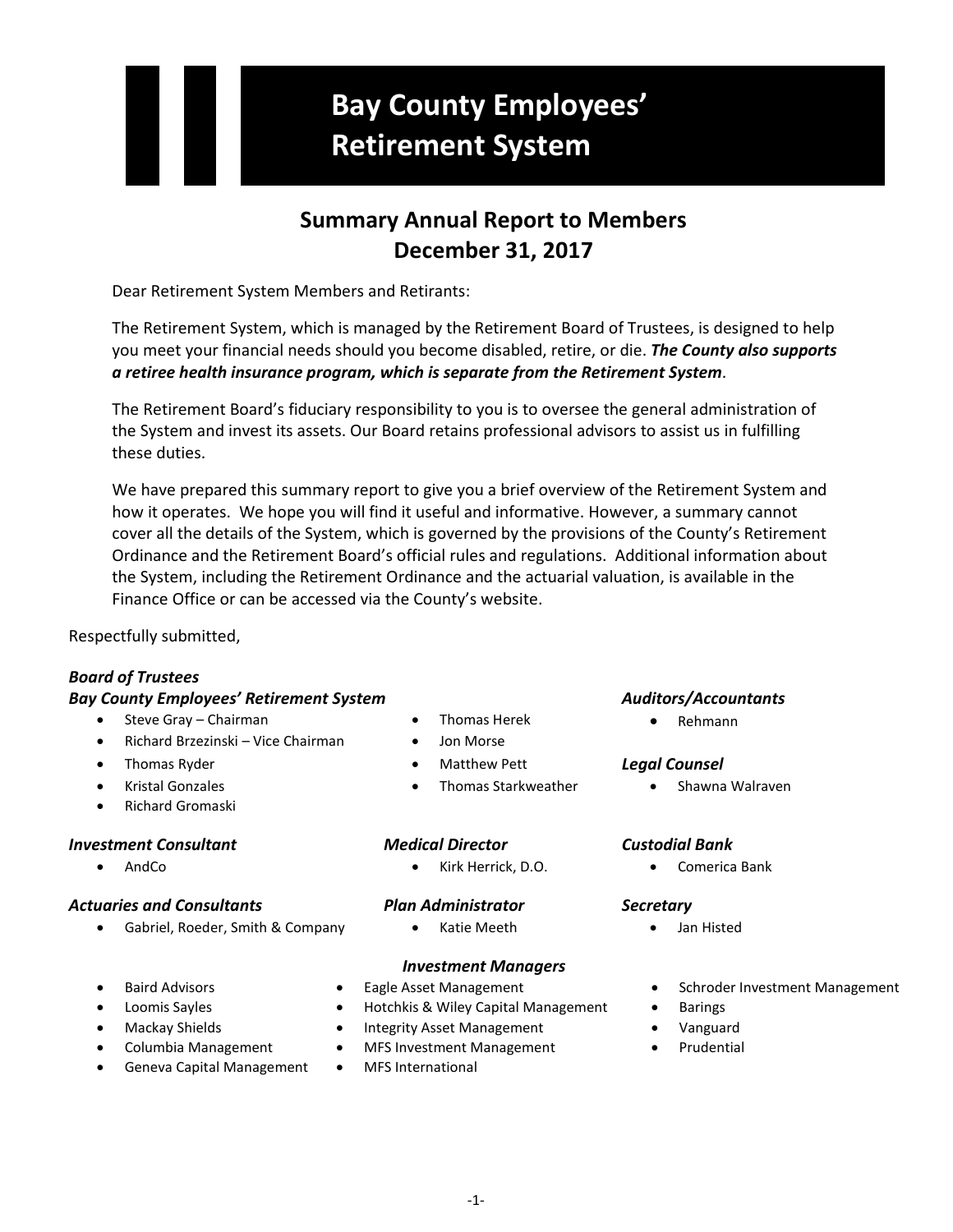## *Summary Results of the Actuarial Valuation*

Your Retirement System's financial objective is to accumulate the assets necessary to pay the promised benefits in an orderly manner. To accomplish this, contribution rates are established in a manner that is designed to keep those rates approximately level as a percentage of payroll from year-to-year.

The Board of Trustees of the Bay County Employees' Retirement System provides for payment of the required employer contribution as described in MCL 38.1140m and the Bay County Employees' Retirement System Ordinance.

To determine an appropriate employer contribution level for the ensuing year and to gauge how the System's funding is meeting this fundamental objective, an independent firm of actuaries and employee benefit consultants, Gabriel, Roeder, Smith & Company, conducts annual actuarial valuations.

These valuations are based on the System's past experience, information about current participation and financial markets, and assumptions concerning the System's future demographic and economic activity. The results of the December 31, 2017 valuation, based on the established funding objective, are summarized below:

| <b>Valuation Date</b>                         | December 31, 2017                                                                                                                                                                                                                                                                                                                            |  |  |  |  |
|-----------------------------------------------|----------------------------------------------------------------------------------------------------------------------------------------------------------------------------------------------------------------------------------------------------------------------------------------------------------------------------------------------|--|--|--|--|
| <b>Actuarial Cost Method</b>                  | Individual Entry-Age Normal Cost                                                                                                                                                                                                                                                                                                             |  |  |  |  |
| <b>Amortization Method</b>                    | Level dollar amount for Library. Level percent-of-payroll for all other groups.                                                                                                                                                                                                                                                              |  |  |  |  |
| Open/Closed Plan                              | The Bay County Employee's Retirement System is open to all future hires, except Library<br>members hired on or after January 1, 2012.                                                                                                                                                                                                        |  |  |  |  |
| <b>Amortization Periods</b>                   | 25 years closed for groups that are underfunded (unfunded accrued liability is positive).<br>20 years open for groups that are overfunded (unfunded accrued liability is negative).<br>10 years closed for BABH Early Retirement Incentive Program (ERIP) starting with the<br>contribution for the calendar year beginning January 1, 2015. |  |  |  |  |
| <b>Asset Valuation Method</b>                 | Market value with 5-year smoothing of gains and losses.                                                                                                                                                                                                                                                                                      |  |  |  |  |
| <b>Valuation Payroll</b>                      | \$49,297,119                                                                                                                                                                                                                                                                                                                                 |  |  |  |  |
| <b>Annual Pensions Paid</b>                   | \$18,337,412                                                                                                                                                                                                                                                                                                                                 |  |  |  |  |
| Average Annual Pensions Paid                  | Ś.<br>19,101                                                                                                                                                                                                                                                                                                                                 |  |  |  |  |
| Deferred Vested Members Annual Benefits       | \$1,046,752                                                                                                                                                                                                                                                                                                                                  |  |  |  |  |
| Retirees and Beneficiaries Receiving Benefits | 960                                                                                                                                                                                                                                                                                                                                          |  |  |  |  |
| Deferred Vested Members                       | 92                                                                                                                                                                                                                                                                                                                                           |  |  |  |  |
| <b>Active Plan Members</b>                    | 1,140                                                                                                                                                                                                                                                                                                                                        |  |  |  |  |
| Total                                         | 2,192                                                                                                                                                                                                                                                                                                                                        |  |  |  |  |
| <b>Principal Actuarial Assumptions:</b>       |                                                                                                                                                                                                                                                                                                                                              |  |  |  |  |
| Net Investment Return                         | 7.25%                                                                                                                                                                                                                                                                                                                                        |  |  |  |  |
| <b>Projected Salary Increases</b>             | 3.25% pay inflation plus merit and longevity                                                                                                                                                                                                                                                                                                 |  |  |  |  |

− Cost-of-Living Adjustments None

|                          |                                                                             |             |             | <b>Fiscal Year Beginning January 1, 2019</b> |                    |               |              |              |
|--------------------------|-----------------------------------------------------------------------------|-------------|-------------|----------------------------------------------|--------------------|---------------|--------------|--------------|
|                          | <b>Employer Contribution Rates as a Percentage of Active Member Payroll</b> |             |             |                                              |                    |               |              |              |
| <b>Contributions For</b> | General<br>County                                                           | <b>DWS</b>  | Library^    | <b>MCF</b>                                   | Sheriff's<br>Dept. | Road<br>Comm. | Total        | <b>BABH</b>  |
| <b>Valuation Payroll</b> | \$16,717,573                                                                | \$3,081,093 | \$1,260,394 | \$10,145,592                                 | \$4,203,711        | \$3,082,755   | \$38,491,118 | \$10,806,001 |
| Normal Cost              |                                                                             |             |             |                                              |                    |               |              |              |
| Total                    | 10.31%                                                                      | 13.57%      | \$165.491   | 10.07%                                       | 15.07%             | 15.83%        |              | 11.36%       |
| Member                   | 4.13                                                                        | 4.00        | 47,761      | 4.00                                         | 5.16               | 4.77          |              | 4.00         |
| Employer (ER)            | 6.18                                                                        | 9.57        | 117.730     | 6.07                                         | 9.91               | 11.06         |              | 7.36         |
| Amort. of ERIP UAL       |                                                                             |             |             |                                              |                    |               |              | 1.28         |
| Amort. of UAL            | (8.49)                                                                      | 4.65        | (107, 300)  | (5.50)                                       | (13.23)            | 7.60          |              | (1.11)       |
| <b>Computed ER Rate</b>  | 0.00%                                                                       | 14.22%      | \$10.430    | 0.57%                                        | 0.00%              | 18.66%        | \$1,152,393  | 7.53%        |

*^ Beginning with the 2013 valuation, the Library contribution is calculated as a level dollar amount, since the Library is closed to future hires.*

| <b>Funded Status</b>                             | General<br>County | <b>DWS</b> | Library | <b>BMCF</b> | Sheriff's<br>Dept. | Road<br>Comm. | Total   | <b>BABH</b> |
|--------------------------------------------------|-------------------|------------|---------|-------------|--------------------|---------------|---------|-------------|
| $AAL^{\#*}$                                      | \$103.0           | \$16.7     | \$11.5  | \$51.8      | \$31.7             | \$33.8        | \$248.5 | \$53.5      |
| Applied assets *<br>(smoothed market value)      | 123.5             | 14.3       | 12.6    | 59.8        | 39.7               | 29.8          | 279.7   | 54.1        |
| % funded<br><b>Actuarial Accrued Liabilities</b> | 119.9%            | 85.5%      | 109.8%  | 115.4%      | 125.3%             | 88.1%         | 112.6%  | 101.1%      |

*\* \$ millions*

### *Actuary's Opinion*

It is the actuary's opinion that the contribution amounts recommended in the most recent actuarial report are sufficient to meet the System's financial objective.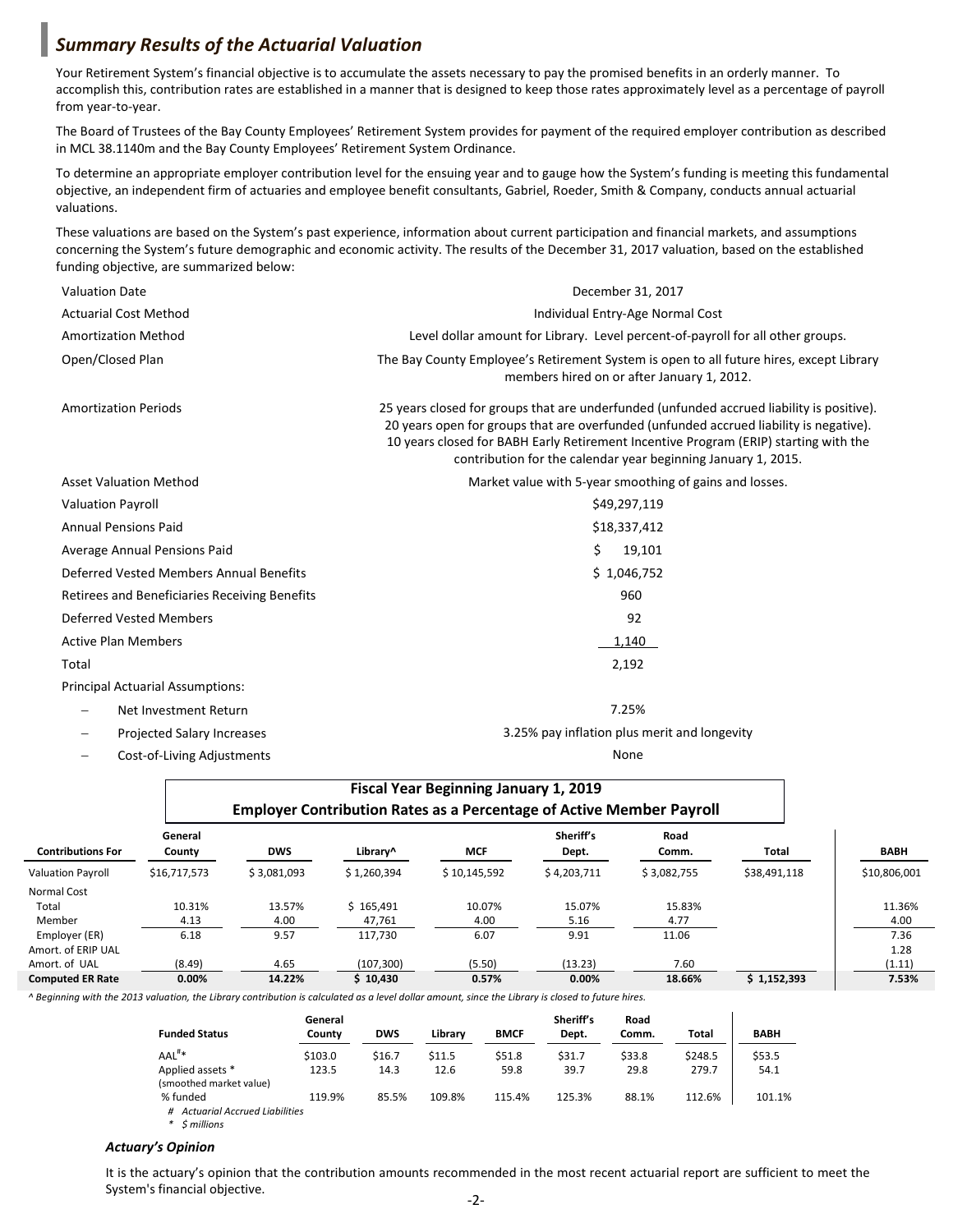# *Summary Financial Information*

I

## Revenues & Expenditures **Investments**

|                                          |                      | (Market Value)                                             |
|------------------------------------------|----------------------|------------------------------------------------------------|
|                                          | 2017                 |                                                            |
| Market Value - January 1                 | \$311,500,974        | Domestic Stocks - 70%                                      |
| Revenues                                 |                      |                                                            |
| Member contributions                     | 2,098,605            | Cash Equivalents* - 2%                                     |
| Employer contributions                   | 2,775,422            |                                                            |
| Investment income                        | 60,197,073           | Bonds $-22%$                                               |
| Miscellaneous income                     | 11,062               |                                                            |
| Total                                    | 65,082,162           | Real Estate - 6%                                           |
| Expenditures                             |                      |                                                            |
| Benefit payments                         | 17,637,594           | * Adjusted for accruals net of payables, deferred inflows, |
| Refund of member contributions           | 127,122              | and deferred outflows.                                     |
| Administrative expenses                  | 326,103              |                                                            |
| Professional training/education expenses | 15,998               | The market rate of return on System assets net             |
| Travel expenses                          | 3,364                | of expenses for the year ended December 31,                |
| Investment expenses                      | 1,910,188            | 2017 was 19.10%.                                           |
| Professional expenses                    | 67,434               |                                                            |
| Total                                    | 20,087,803           |                                                            |
| Market Value - December 31               | <u>\$356,495,333</u> |                                                            |

The Board of Trustees has confirmed that the employer contributions shown above represent the required employer contribution for the year covered.

| Average Annual Market Rate of Return*<br>Period Ending December 31, 2017 |       |  |  |  |
|--------------------------------------------------------------------------|-------|--|--|--|
| 1-Year                                                                   | 19.1% |  |  |  |
| 3-Year                                                                   | 8.9%  |  |  |  |
| 5-Year                                                                   | 11.4% |  |  |  |
| 7-Year                                                                   | 9.7%  |  |  |  |
| 10-Year                                                                  | 6.9%  |  |  |  |

*\* Geometric averages of reported dollar-weighted annual returns (net of fees). Results may differ from investment manager's stated returns.*

## **Projected Expenses for the Fiscal Year Ending December 31, 2018**

| Administrative                  | \$218,473 |
|---------------------------------|-----------|
| Professional Training/Education | 16,500    |
| Travel                          | 3,000     |
| Investment                      | 1,985,000 |
| Professional                    | 53,500    |